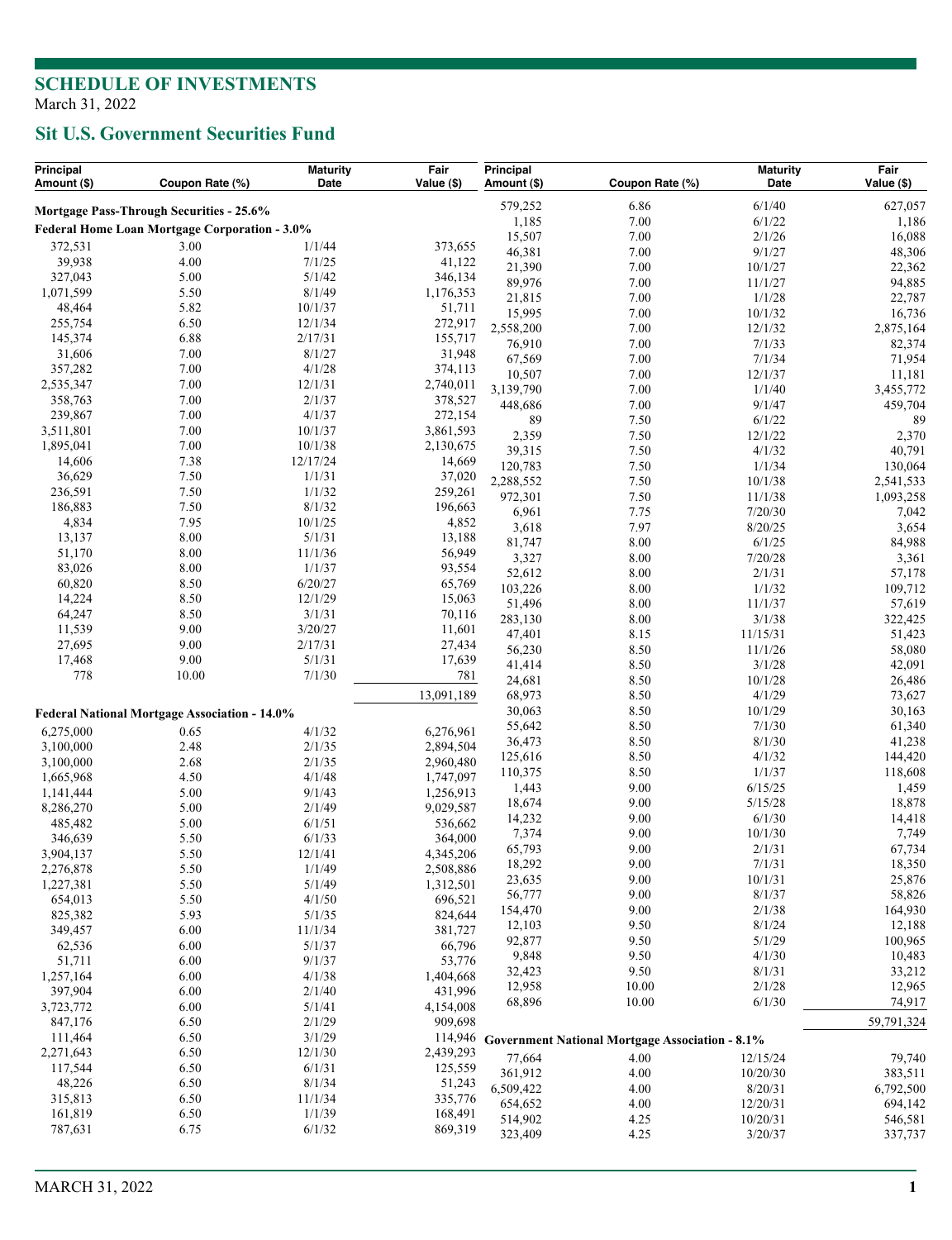# **Sit U.S. Government Securities Fund (Continued)**

| Principal<br>Amount (\$)                           | Coupon Rate (%)                                  | <b>Maturity</b><br>Date            | Fair<br>Value (\$)   | Principal<br>Amount (\$) | Coupon Rate (%) | <b>Maturity</b><br>Date | Fair<br>Value (\$) |
|----------------------------------------------------|--------------------------------------------------|------------------------------------|----------------------|--------------------------|-----------------|-------------------------|--------------------|
| 1,554,974                                          | 4.75                                             | 9/20/31                            | 1,690,308            | 279,215                  | 6.50            | 2/15/28                 |                    |
| 5,470,791                                          | 5.00                                             | 12/15/45                           | 6,170,962            | 362,562                  | 6.50            | 3/15/29                 | 296,881<br>389,723 |
| 608,473                                            | 5.00                                             | 7/20/49                            | 638,226              | 9,961                    | 6.50            | 2/15/30                 | 10,648             |
| 44,923                                             | 5.50                                             | 9/15/25                            | 45,732               | 292,382                  | 6.50            | 1/15/31                 | 315,193            |
| 601,089                                            | 5.50                                             | 5/15/29                            | 651,735              | 601,017                  | 6.50            | 8/15/31                 | 647,689            |
| 1,494,484                                          | 5.75                                             | 2/15/29                            | 1,593,841            | 134,930                  | 6.50            | 1/15/32                 | 146,623            |
| 573,324                                            | 5.75                                             | 10/20/31                           | 617,061              | 49,164                   | 6.50            | 3/15/32                 | 53,839             |
| 355,542                                            | 6.00                                             | 9/15/33                            | 377,537              | 320,416                  | 6.50            | 6/25/32                 | 350,581            |
| 209,925                                            | 6.00                                             | 2/20/47                            | 232,942              | 156,516                  | 6.50            | 7/15/32                 | 171,683            |
| 2,160,938                                          | 6.00                                             | 7/20/47                            | 2,397,894            | 3,408,321                | 6.50            | 5/15/33                 | 3,754,649          |
| 16,104                                             | 6.25                                             | 12/15/23                           | 15,903               | 698,987                  | 6.50            | 5/15/35                 | 784,507            |
| 490,299                                            | 6.25                                             | 4/15/29                            | 522,576              | 350,332                  | 6.50            | 8/15/39                 | 391,743            |
| 33,098                                             | 6.50                                             | 11/15/23                           | 33,807               | 726,525                  | 6.50            | 2/25/43                 | 825,117            |
| 112,079                                            | 6.50                                             | 4/15/24                            | 114,563              | 422,210                  | 6.50            | 3/25/43                 | 466,179            |
| 529,242                                            | 6.50                                             | 2/20/28                            | 563,807              | 586,454                  | 6.50            | 7/25/43                 | 655,574            |
| 205,423                                            | 6.50                                             | 2/20/29                            | 213,014              | 522,841                  | 6.50            | 10/25/43                | 568,007            |
| 338,913                                            | 6.50                                             | 7/20/34                            | 375,597              | 1,893,558                | 6.50            | 8/15/45                 | 2,181,362          |
| 1,816,822                                          | 6.50                                             | 2/15/35                            | 1,977,469            | 344,872                  | 6.50            | 2/15/49                 | 374,755            |
| 15,991                                             | 6.50                                             | 12/20/38                           | 16,567               | 3,994                    | 6.70            | 9/15/23                 | 4,087              |
| 178,337                                            | 6.50                                             | 1/20/39                            | 198,664              | 330,417                  | 6.75            | 3/15/28                 | 356,215            |
| 108,109                                            | 6.50                                             | 2/20/39                            | 122,705              | 296,753                  | 6.95            | 3/15/28                 | 318,272            |
| 227,695                                            | 6.50                                             | 4/20/39                            | 254,389              | 1,901                    | 7.00            | 10/15/22                | 1,918              |
| 230,070                                            | 6.50<br>6.50                                     | 6/20/39                            | 253,764              | 741                      | 7.00<br>7.00    | 11/15/22                | 748<br>19,637      |
| 420,736<br>239,979                                 | 6.50                                             | 8/20/39<br>4/20/43                 | 472,412<br>263,987   | 19,419<br>1,894          | 7.00            | 3/25/23<br>4/15/23      | 1,931              |
| 2,584,082                                          | 7.00                                             | 8/15/29                            | 2,809,179            | 10,134                   | 7.00            | 7/15/23                 | 10,402             |
| 2,766,196                                          | 7.00                                             | 10/15/29                           | 3,009,445            | 31,226                   | 7.00            | 1/15/24                 | 32,193             |
| 110,384                                            | 7.00                                             | 10/15/36                           | 113,945              | 17,098                   | 7.00            | 3/15/24                 | 17,603             |
|                                                    |                                                  |                                    |                      | 42,760                   | 7.00            | 8/15/25                 | 44,894             |
|                                                    |                                                  |                                    | 34,582,242           | 30,494                   | 7.00            | 9/15/26                 | 32,315             |
|                                                    | <b>Small Business Administration - 0.5%</b>      |                                    |                      | 76,436                   | 7.00            | 6/15/29                 | 83,161             |
| 1,285,284                                          | 5.33                                             | 8/25/36                            | 1,311,987            | 193,020                  | 7.00            | 8/15/29                 | 211,101            |
| 656,367                                            | 5.33                                             | 9/25/36                            | 670,149              | 249,541                  | 7.00            | 10/20/29                | 274,045            |
|                                                    |                                                  |                                    | 1,982,136            | 39,353                   | 7.00            | 1/15/30                 | 43,601             |
| <b>Total Mortgage Pass-Through Securities</b>      |                                                  |                                    | 109,446,891          | 139,640                  | 7.00            | 10/15/30                | 155,993            |
| (cost: \$111,451,998)                              |                                                  |                                    |                      | 108,194                  | 7.00            | 7/15/31                 | 119,583            |
|                                                    |                                                  |                                    |                      | 52,904                   | 7.00            | 4/15/32                 | 57,250             |
|                                                    | U.S. Treasury / Federal Agency Securities - 6.0% |                                    |                      | 356,044                  | 7.00            | 5/15/32                 | 398,465            |
| U.S. Treasury Inflation Indexed Bonds:             |                                                  |                                    |                      | 1,839,701                | 7.00            | 8/15/41                 | 2,042,678          |
| 15,302,611                                         | 0.63                                             | 1/15/24                            | 16,107,492           | 3,081,378                | 7.00            | 2/25/43                 | 3,424,532          |
| U.S. Treasury Notes:                               |                                                  |                                    |                      | 555,138                  | 7.00            | 3/25/43                 | 617,197            |
|                                                    |                                                  |                                    |                      | 764,448                  | 7.00            | 7/25/43                 | 868,103            |
| 600,000<br>9,400,000                               | 1.88<br>1.88                                     | 2/28/27<br>2/15/32                 | 584,813              | 563,785                  | 7.00            | 3/15/49                 | 628,417            |
|                                                    |                                                  |                                    | 9,028,406            | 272                      | 7.50            | 7/15/22                 | 273                |
|                                                    | Total U.S. Treasury / Federal Agency Securities  |                                    | 25,720,711           | 14,921                   | $7.50\,$        | 3/15/23                 | 15,224             |
| (cost: \$26,048,937)                               |                                                  |                                    |                      | 69,184                   | 7.50            | 4/15/23                 | 70,600             |
| <b>Collateralized Mortgage Obligations - 60.0%</b> |                                                  |                                    |                      | 24,173                   | 7.50            | 9/20/26                 | 25,854             |
| Federal Home Loan Mortgage Corporation - 10.7%     |                                                  |                                    |                      | 125,513                  | 7.50            | 3/15/28                 | 137,220            |
|                                                    |                                                  |                                    |                      | 214,329                  | 7.50            | 9/15/29                 | 239,150            |
| 46,792                                             | 5.00                                             | 2/15/23                            | 47,011               | 70,620                   | 7.50<br>7.50    | 12/15/29                | 77,115<br>144,219  |
| 2,979,976                                          | 5.00                                             | 11/25/50                           | 3,345,514            | 128,767<br>200,995       | 7.50            | 6/15/30<br>8/15/30      | 222,632            |
| 2,247,047                                          | 5.00                                             | $11/25/50$ <sup>1</sup><br>6/25/51 | 2,447,367            | 267,921                  | 7.50            | 9/15/30                 | 302,392            |
| 5,523,889                                          | 5.50                                             | $5/15/38$ <sup>1</sup>             | 6,215,811            | 69,623                   | 7.50            | 11/15/30                | 77,349             |
| 341,195<br>1,518,802                               | 5.53<br>6.00                                     | 1/15/33                            | 352,313<br>1,662,180 | 2,021,617                | 7.50            | 6/15/34                 | 2,333,043          |
| 1,476,068                                          | 6.00                                             | 5/15/36                            | 1,617,154            | 1,201,977                | 7.50            | $8/25/42$ <sup>1</sup>  | 1,374,220          |
| 1,339,883                                          | 6.00                                             | 9/15/42                            | 1,468,656            | 683,860                  | 7.50            | 9/25/43                 | 747,424            |
| 14,959                                             | 6.25                                             | 5/15/29                            | 15,405               | 73,011                   | 8.00            | 2/15/23                 | 74,470             |
| 28,434                                             | 6.50                                             | 9/15/23                            | 29,227               | 8,086                    | 8.00            | 4/25/24                 | 8,329              |
| 14,261                                             | 6.50                                             | 3/15/24                            | 14,774               | 76,400                   | 8.00            | 2/15/27                 | 83,476             |
| 272,784                                            | 6.50                                             | 7/15/27                            | 293,421              | 93,935                   | 8.00            | 11/20/29                | 104,454            |
|                                                    |                                                  |                                    |                      |                          |                 |                         |                    |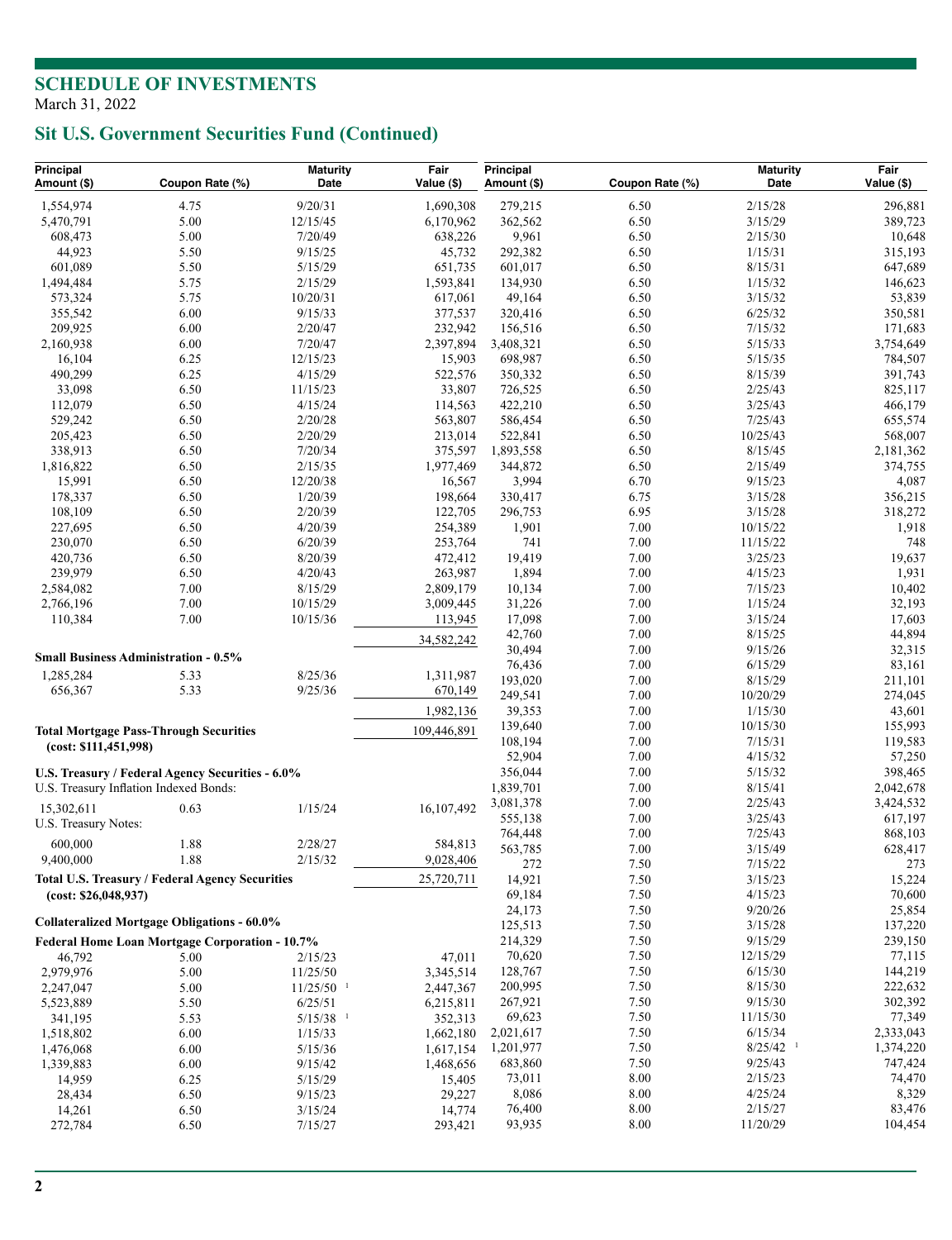# **Sit U.S. Government Securities Fund (Continued)**

| Principal<br>Amount (\$) | Coupon Rate (%)                                      | <b>Maturity</b><br>Date                           | Fair<br>Value (\$)     | Principal<br>Amount (\$) | Coupon Rate (%)                                          | <b>Maturity</b><br>Date            | Fair<br>Value (\$)     |
|--------------------------|------------------------------------------------------|---------------------------------------------------|------------------------|--------------------------|----------------------------------------------------------|------------------------------------|------------------------|
| 105,361                  | $8.00\,$                                             | 1/15/30                                           | 118,436                | 1,638,416                | 7.00                                                     | 2/25/44                            | 1,811,450              |
| 233                      | 8.25                                                 | 6/15/22                                           | 234                    | 81,425                   | 7.00                                                     | 8/25/44                            | 90,915                 |
| 50,807                   | 8.50                                                 | 3/15/25                                           | 54,638                 | 19,713                   | 7.50                                                     | 8/20/27                            | 21,140                 |
| 18,247                   | 8.50                                                 | 3/15/32                                           | 20,664                 | 172,584                  | 7.50                                                     | 10/25/40                           | 184,302                |
|                          |                                                      |                                                   | 45,889,343             | 1,206,768                | 7.50                                                     | 11/25/40                           | 1,239,572              |
|                          |                                                      |                                                   |                        | 657,886                  | 7.50                                                     | $6/19/41$ <sup>1</sup>             | 724,748                |
|                          | <b>Federal National Mortgage Association - 15.8%</b> |                                                   |                        | 1,159,019                | 7.50                                                     | 7/25/41                            | 1,295,482              |
| 388,909                  | 1.56                                                 | $7/25/37$ <sup>1</sup>                            | 358,754                | 676,572                  | 7.50                                                     | 8/25/41                            | 735,424                |
| 418,948                  | 2.92                                                 | $8/25/43$ <sup>1</sup>                            | 427,602                | 238,148                  | 7.50                                                     | 11/25/41                           | 271,582                |
| 181,723                  | 4.55                                                 | 6/25/43                                           | 187,147                | 441,364                  | 7.50                                                     | 1/25/42                            | 493,029                |
| 1,700,635                | 5.00                                                 | 7/25/40                                           | 1,801,531              | 2,929,011                | 7.50                                                     | 5/25/42                            | 3,290,526              |
| 322,331                  | 5.00                                                 | 11/25/41                                          | 341,566                | 263,436                  | 7.50                                                     | 6/25/42                            | 293,167                |
| 531,895                  | 5.00                                                 | 6/25/43                                           | 553,729                | 2,743,700                | 7.50                                                     | $8/25/42$ <sup>1</sup>             | 3,155,545              |
| 2,090,488                | 5.00                                                 | 11/25/50                                          | 2,283,055              | 944,505                  | 7.50                                                     | 2/25/44                            | 1,050,196              |
| 2,475,703                | 5.00                                                 | 12/25/50                                          | 2,768,427              | 406,402                  | 7.50                                                     | 3/25/44                            | 446,360                |
| 1,964,663                | 5.08<br>5.17                                         | $2/25/42$ <sup>1</sup><br>$10/25/42$ <sup>1</sup> | 2,025,879              | 610,137                  | 7.50                                                     | 5/25/44                            | 695,255                |
| 1,348,531<br>494,625     | 5.36                                                 | 6/25/42                                           | 1,456,537              | 39,525                   | 7.50                                                     | 10/25/44                           | 44,512                 |
| 2,324,374                | 5.41                                                 | $12/25/42$ <sup>1</sup>                           | 526,548<br>2,304,428   | 3,711,624                | 7.50                                                     | 1/25/48                            | 4,193,586              |
| 636,224                  | 5.50                                                 | 9/25/33                                           | 679,492                | 1,237                    | 8.00                                                     | 7/25/22                            | 1,243                  |
| 2,935,910                | 5.50                                                 | 6/25/40                                           | 3,141,015              | 22,474                   | 8.00                                                     | 7/18/27                            | 24,266                 |
| 859,830                  | 5.62                                                 | $12/25/53$ <sup>1</sup>                           | 945,826                | 288,413                  | 8.00                                                     | 7/25/44                            | 313,942                |
| 609,301                  | 5.81                                                 | 8/25/43                                           | 642,610                | 375,144                  | 8.01                                                     | $11/25/37$ <sup>1</sup>            | 422,031                |
| 895,405                  | 6.00                                                 | 5/25/30                                           | 957,654                | 35,125                   | 8.11                                                     | $10/25/42$ <sup>1</sup>            | 40,235                 |
| 1,633,356                | 6.00                                                 | 5/25/36                                           | 1,813,175              | 191,197                  | 8.12                                                     | $11/25/37$ <sup>1</sup>            | 215,910                |
| 213,343                  | 6.00                                                 | 6/25/36                                           | 232,920                | 4,014                    | 8.50                                                     | 1/25/25                            | 4,256                  |
| 1,689,550                | 6.00                                                 | 11/25/43                                          | 1,817,181              | 338,375                  | 8.50                                                     | 6/25/30                            | 385,251                |
| 753,731                  | 6.00                                                 | 9/25/46                                           | 792,683                | 13                       | 9.00                                                     | 8/25/22                            | 13                     |
| 989,525                  | 6.00                                                 | 2/25/48                                           | 1,086,109              | 36,658                   | 9.00                                                     | 11/25/28                           | 40,645                 |
| 861,276                  | 6.30                                                 | $8/25/47$ <sup>1</sup>                            | 916,134                | 241,278                  | 9.00                                                     | 6/25/30                            | 279,492                |
| 194,793                  | 6.49                                                 | $2/25/45$ <sup>1</sup>                            | 216,330                | 44,811                   | 9.00<br>9.43                                             | 10/25/30<br>$6/25/32$ <sup>1</sup> | 51,831                 |
| 154,707                  | 6.50                                                 | 8/20/28                                           | 162,162                | 59,141<br>56,128         | 9.50                                                     | 11/25/31                           | 66,413<br>64,513       |
| 905,113                  | 6.50                                                 | 1/25/32                                           | 984,013                | 174,959                  | 9.50                                                     | 12/25/41                           | 199,555                |
| 148,029                  | 6.50                                                 | 3/25/32                                           | 161,996                | 215,598                  | 10.19                                                    | $6/25/44$ <sup>1</sup>             | 229,515                |
| 226,319                  | 6.50                                                 | 6/25/32                                           | 248,344                | 791,254                  | 11.32                                                    | $9/25/42$ <sup>1</sup>             | 958,565                |
| 189,620                  | 6.50                                                 | 7/25/36                                           | 212,487                | 11,780                   | 23.38                                                    | $3/25/39$ <sup>1</sup>             | 17,202                 |
| 50,465                   | 6.50                                                 | 9/25/36                                           | 56,229                 |                          |                                                          |                                    |                        |
| 1,639,444                | 6.50                                                 | 11/25/41                                          | 1,772,432              |                          |                                                          |                                    | 67,715,645             |
| 193,862                  | 6.50                                                 | 3/25/42                                           |                        |                          | 207,844 Government National Mortgage Association - 32.3% |                                    |                        |
| 945,898                  | 6.50                                                 | 5/25/42                                           | 1,066,686              | 1,374,762                | 4.78                                                     | $5/20/51$ <sup>1</sup>             | 1,477,504              |
| 2,349,554                | 6.50                                                 | 7/25/42                                           | 2,482,042              | 1,718,021                | 4.81                                                     | $5/20/51$ <sup>1</sup>             | 1,851,069              |
| 231,223                  | 6.50                                                 | 9/25/42                                           | 250,980                | 3,759,811                | 4.85                                                     | $8/20/51$ <sup>1</sup>             | 4,055,774              |
| 561,040                  | 6.50                                                 | 11/25/42                                          | 609,104                | 2,568,113                | 4.91                                                     | $7/20/51$ <sup>1</sup>             | 2,779,231              |
| 313,992                  | 6.50                                                 | 7/25/44                                           | 323,066                | 4,376,334                | 4.93                                                     | $4/20/51$ <sup>1</sup>             | 4,712,758              |
| 287,865                  | 6.64                                                 | $9/25/37$ <sup>1</sup>                            | 345,289                | 3,263,340                | 5.00                                                     | 12/20/50                           | 3,563,080              |
| 1,843,827                | 6.75                                                 | 6/25/32                                           | 2,060,305              | 20,772,611               | 5.00                                                     | 2/20/51                            | 22,913,645             |
| 431,509                  | 6.75                                                 | 4/25/37                                           | 451,853                | 500,000                  | 5.50                                                     | 9/20/39                            | 548,802                |
| 295,198                  | 6.84                                                 | $8/25/37$ <sup>1</sup>                            | 306,136                | 7,066,988                | 5.50                                                     | 10/20/50                           | 7,837,315              |
| 41,870                   | 6.85                                                 | 12/18/27                                          | 44,087                 | 1,972,713                | 5.50                                                     | 11/20/50                           | 2,252,052              |
| 54                       | 7.00                                                 | 7/25/22                                           | 54                     | 3,438,146                | 5.50                                                     | 1/20/51                            | 3,882,541              |
| 1,930                    | 7.00                                                 | 11/25/22                                          | 1,929                  | 15,730,593               | 5.50                                                     | 5/20/51                            | 17,284,700             |
| 1,228                    | 7.00                                                 | 12/25/22                                          | 1,239                  | 3,327,314                | 5.50                                                     | 6/20/51                            | 3,695,729              |
| 3,475                    | 7.00                                                 | 6/25/23                                           | 3,553                  | 12,283,599               | 5.50                                                     | 7/20/51                            | 13,580,381             |
| 144,834<br>102,133       | 7.00<br>7.00                                         | 4/25/24<br>9/18/27                                | 148,798<br>109,672     | 5,843,435<br>278,413     | 5.50<br>5.54                                             | 11/20/51<br>$4/20/48$ <sup>1</sup> | 6,559,872<br>297,014   |
| 1,097,608                |                                                      | 5/25/31                                           |                        | 3,864,199                |                                                          | $4/20/40$ <sup>1</sup>             |                        |
| 992,923                  | 7.00<br>7.00                                         | 12/25/33                                          | 1,135,604<br>1,091,920 | 4,075,564                | 5.60<br>5.80                                             | $3/20/45$ <sup>1</sup>             | 4,180,865<br>4,416,298 |
| 100,525                  | 7.00                                                 | 9/25/40                                           | 110,229                | 8,537,185                | 5.84                                                     | $2/20/51$ <sup>1</sup>             | 9,904,819              |
| 363,039                  | 7.00                                                 | 10/25/41                                          | 392,578                | 708,241                  | 5.91                                                     | $10/20/40$ <sup>1</sup>            | 770,502                |
| 133,088                  | 7.00                                                 | 11/25/41                                          | 150,975                | 400,291                  | 5.99                                                     | $11/20/43$ <sup>1</sup>            | 437,138                |
| 258,283                  | 7.00                                                 | 12/25/41                                          | 284,730                | 1,376,694                | 6.00                                                     | 11/20/33                           | 1,442,599              |
| 816,544                  | 7.00                                                 | 7/25/42                                           | 911,308                | 411,531                  | 6.00                                                     | 12/20/35                           | 448,169                |
|                          |                                                      |                                                   |                        |                          |                                                          |                                    |                        |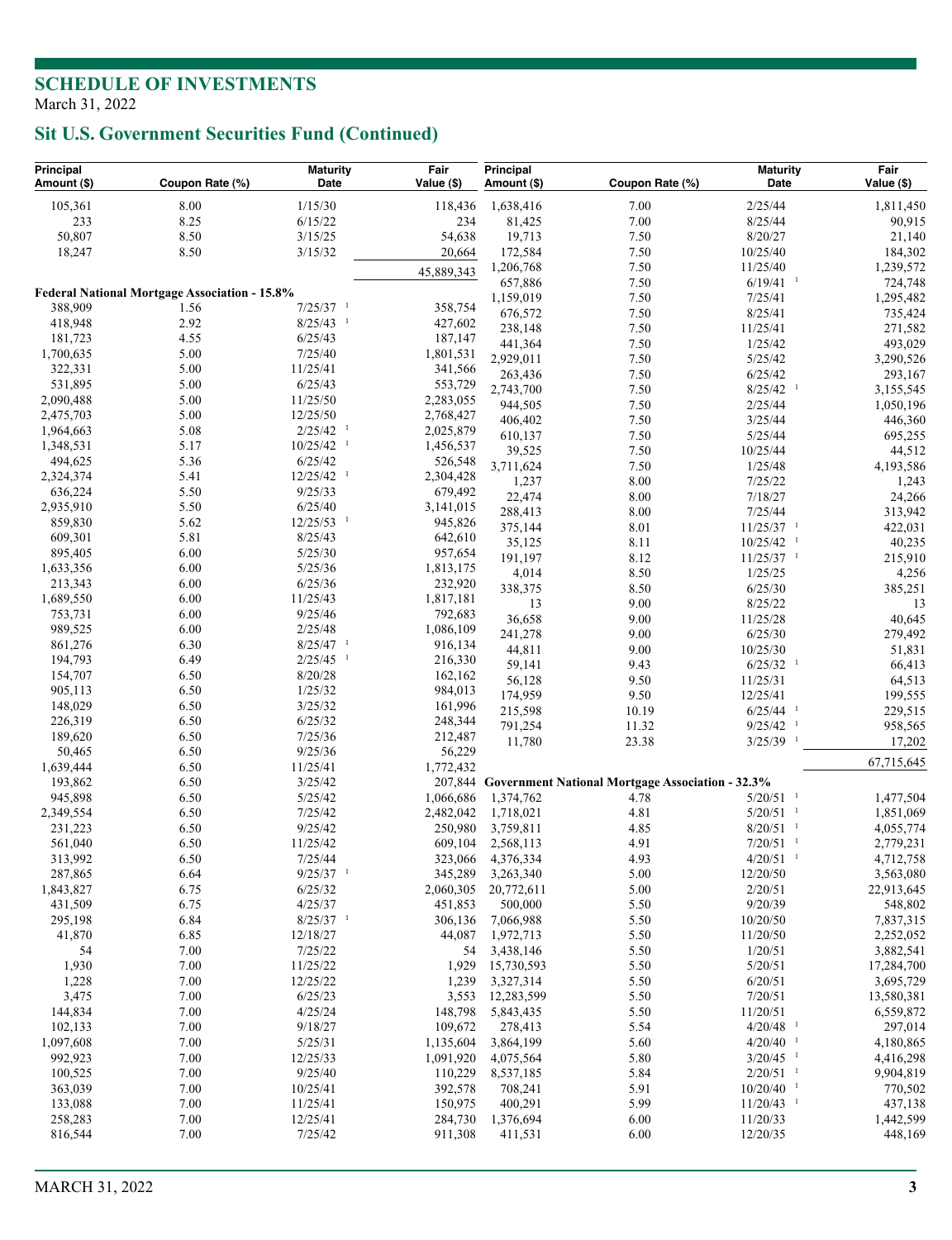# **Sit U.S. Government Securities Fund (Continued)**

| Principal<br>Amount (\$)              | Coupon Rate (%)                                  | <b>Maturity</b><br>Date  | Fair<br>Value (\$) | Principal<br>Amount (\$)          | Coupon Rate (%)                                                                  | <b>Maturity</b><br>Date | Fair<br>Value (\$) |
|---------------------------------------|--------------------------------------------------|--------------------------|--------------------|-----------------------------------|----------------------------------------------------------------------------------|-------------------------|--------------------|
| 260,008                               | 6.00                                             | 3/20/42                  | 282,499            | 713,189                           | 5.87                                                                             | 7/1/28                  | 739,854            |
| 350,373                               | 6.00                                             | 3/20/48                  | 376,405            | 638,664                           | 6.02                                                                             | 8/1/28                  | 667,363            |
| 1,772,018                             | 6.00                                             | 3/20/49                  | 1,885,304          |                                   |                                                                                  |                         | 1,574,720          |
| 539,393                               | 6.00                                             | 5/20/49                  | 569,706            |                                   |                                                                                  |                         |                    |
| 1,606,987                             | 6.13                                             | $1/20/39$ <sup>1</sup>   | 1,765,218          |                                   | <b>Total Asset-Backed Securities</b>                                             |                         | 4,962,649          |
| 279,009                               | 6.45                                             | $4/20/37$ <sup>1</sup>   | 296,529            | (cost: \$4,754,451)               |                                                                                  |                         |                    |
| 1,415,839                             | 6.46                                             | $6/20/41$ <sup>1</sup>   | 1,544,369          |                                   |                                                                                  |                         |                    |
| 971,598                               | 6.50                                             | 7/20/32                  | 969,129            |                                   | Put Options Purchased <sup>19</sup> - 1.2%                                       |                         | 4,955,313          |
| 964,190                               | 6.50                                             | 2/20/37                  | 1,042,622          | (cost: \$2,000,183)               |                                                                                  |                         |                    |
| 193,605                               | 6.50                                             | 9/16/38                  | 206,349            |                                   |                                                                                  |                         |                    |
| 1,705,560                             | 6.50                                             | 8/20/48                  | 1,866,819          |                                   |                                                                                  |                         | Fair               |
| 742,526                               | 6.50                                             | 10/20/48                 | 807,665            | <b>Quantity</b>                   | <b>Name of Issuer</b>                                                            |                         | Value (\$)         |
| 1,186,503                             | 6.50                                             | 1/20/49                  | 1,269,094          |                                   |                                                                                  |                         |                    |
| 474,842                               | 6.54                                             | $7/20/39$ <sup>1</sup>   | 520,661            |                                   | Short-Term Securities - 7.0%                                                     |                         |                    |
| 414,761                               | 6.65                                             | $4/20/39$ <sup>1</sup>   | 459,646            | 30,016,042                        | Fidelity Inst. Money Mkt. Gvt. Fund,                                             |                         |                    |
| 703,536                               | 6.85                                             | $8/20/40$ <sup>1</sup>   | 776,716            |                                   | 0.12%                                                                            |                         | 30,016,042         |
| 355,468                               | 6.99                                             | $6/20/45$ <sup>1</sup>   | 387,725            | (cost: \$30,016,042)              |                                                                                  |                         |                    |
| 99,261                                | 7.00                                             | 9/16/33                  | 105,122            |                                   | Total Investments in Securities - 101.0%                                         |                         |                    |
| 272,538                               | 7.00                                             | 5/20/42                  | 300,763            | (cost: \$440,436,427)             |                                                                                  |                         | 431,966,918        |
| 709,573                               | 7.00                                             | 10/20/48                 | 757,116            |                                   |                                                                                  |                         |                    |
| 398,867                               | 7.08                                             | $2/20/45$ <sup>1</sup>   | 453,491            |                                   | Other Assets and Liabilities - (1.0)%                                            |                         | (4,222,476)        |
| 825,080                               | 7.10                                             | $12/20/38$ <sup>1</sup>  | 918,047            |                                   |                                                                                  |                         |                    |
| 456,158                               | 7.15                                             | $12/20/33$ <sup>1</sup>  |                    | 500,618 Total Net Assets - 100.0% |                                                                                  |                         | \$427,744,442      |
| 1,153,176                             | 7.31                                             | $8/20/38$ <sup>1</sup>   | 1,284,626          |                                   |                                                                                  |                         |                    |
|                                       |                                                  |                          | 138,238,096        |                                   |                                                                                  |                         |                    |
| Vendee Mortgage Trust - 1.2%          |                                                  |                          |                    |                                   |                                                                                  |                         |                    |
| 899,691                               | 6.02                                             | $3/15/25$ <sup>1</sup>   | 963,754            |                                   | Variable rate security. Rate disclosed is as of March 31, 2022. Certain variable |                         |                    |
| 591,596                               | 6.50                                             | 2/15/24                  | 610,078            |                                   | rate securities are not based on a published reference rate and spread but are   |                         |                    |
| 1,260,681                             | 6.50                                             | 8/15/31                  | 1,325,846          |                                   | determined by the issuer or agent and are based on current market conditions,    |                         |                    |
| 611,784                               | 6.50                                             | 10/15/31                 | 673,547            |                                   | or, for mortgage-backed securities, are impacted by the individual mortgages     |                         |                    |
| 434,117                               | 6.75                                             | 2/15/26                  | 462,925            |                                   | which are paying off over time. These securities do not indicate a reference     |                         |                    |
| 499,239                               | 7.00                                             | 3/15/28                  | 525,183            |                                   | rate and spread in their descriptions.                                           |                         |                    |
| 18,241                                | 7.25                                             | 9/15/22                  | 18,285             |                                   | Step Coupon: A bond that pays a coupon rate that increases on a specified        |                         |                    |
| 122,381                               | 7.25                                             | 9/15/25                  | 130,231            |                                   | date(s). Rate disclosed is as of March 31, 2022.                                 |                         |                    |
| 47,572                                | 7.75                                             | 5/15/22                  | 47,545             |                                   |                                                                                  |                         |                    |
| 136,444                               | 7.75                                             | 9/15/24                  | 142,638            |                                   |                                                                                  |                         |                    |
| 62,920                                | 8.00                                             | 2/15/25                  | 65,624             |                                   |                                                                                  |                         |                    |
| 52,782                                | 8.29                                             | 12/15/26                 | 56,572             |                                   |                                                                                  |                         |                    |
|                                       |                                                  |                          | 5,022,228          |                                   |                                                                                  |                         |                    |
|                                       | <b>Total Collateralized Mortgage Obligations</b> |                          | 256,865,312        |                                   |                                                                                  |                         |                    |
| (cost: \$266,164,816)                 |                                                  |                          |                    |                                   |                                                                                  |                         |                    |
| <b>Asset-Backed Securities - 1.2%</b> |                                                  |                          |                    |                                   |                                                                                  |                         |                    |
|                                       | Federal Home Loan Mortgage Corporation - 0.2%    |                          |                    |                                   |                                                                                  |                         |                    |
| 326                                   | 6.09                                             | $9/25/29$ <sup>1</sup>   | 323                |                                   |                                                                                  |                         |                    |
| 605,471                               | 7.16                                             | 7/25/29                  | 656,215            |                                   |                                                                                  |                         |                    |
|                                       |                                                  |                          |                    |                                   |                                                                                  |                         |                    |
|                                       |                                                  |                          | 656,538            |                                   |                                                                                  |                         |                    |
|                                       | Federal National Mortgage Association - 0.6%     |                          |                    |                                   |                                                                                  |                         |                    |
| 9,114                                 | 1 Mo. Libor + $0.17\%$ , 0.53                    | $11/25/32$ <sup>1</sup>  | 8,941              |                                   |                                                                                  |                         |                    |
| 454,823                               | 4.40                                             | $11/25/33$ <sup>14</sup> | 468,373            |                                   |                                                                                  |                         |                    |
| 302,495                               | 4.61                                             | $9/26/33$ <sup>14</sup>  | 307,377            |                                   |                                                                                  |                         |                    |
| 98,285                                | 4.82                                             | $10/25/33$ <sup>14</sup> | 109,790            |                                   |                                                                                  |                         |                    |
| 1,556,373                             | 5.75                                             | $2/25/33$ <sup>14</sup>  | 1,757,321          |                                   |                                                                                  |                         |                    |
| 2,836                                 | 6.00                                             | $5/25/32$ <sup>14</sup>  | 3,036              |                                   |                                                                                  |                         |                    |
| 70,310                                | 6.09                                             | $10/25/31$ <sup>14</sup> | 73,318             |                                   |                                                                                  |                         |                    |
| 3,051                                 | 7.80                                             | $6/25/26$ <sup>1</sup>   | 3,235              |                                   |                                                                                  |                         |                    |
|                                       |                                                  |                          | 2,731,391          |                                   |                                                                                  |                         |                    |
|                                       | <b>Small Business Administration - 0.4%</b>      |                          |                    |                                   |                                                                                  |                         |                    |
| 161,776                               | 5.78                                             | 8/1/27                   | 167,503            |                                   |                                                                                  |                         |                    |